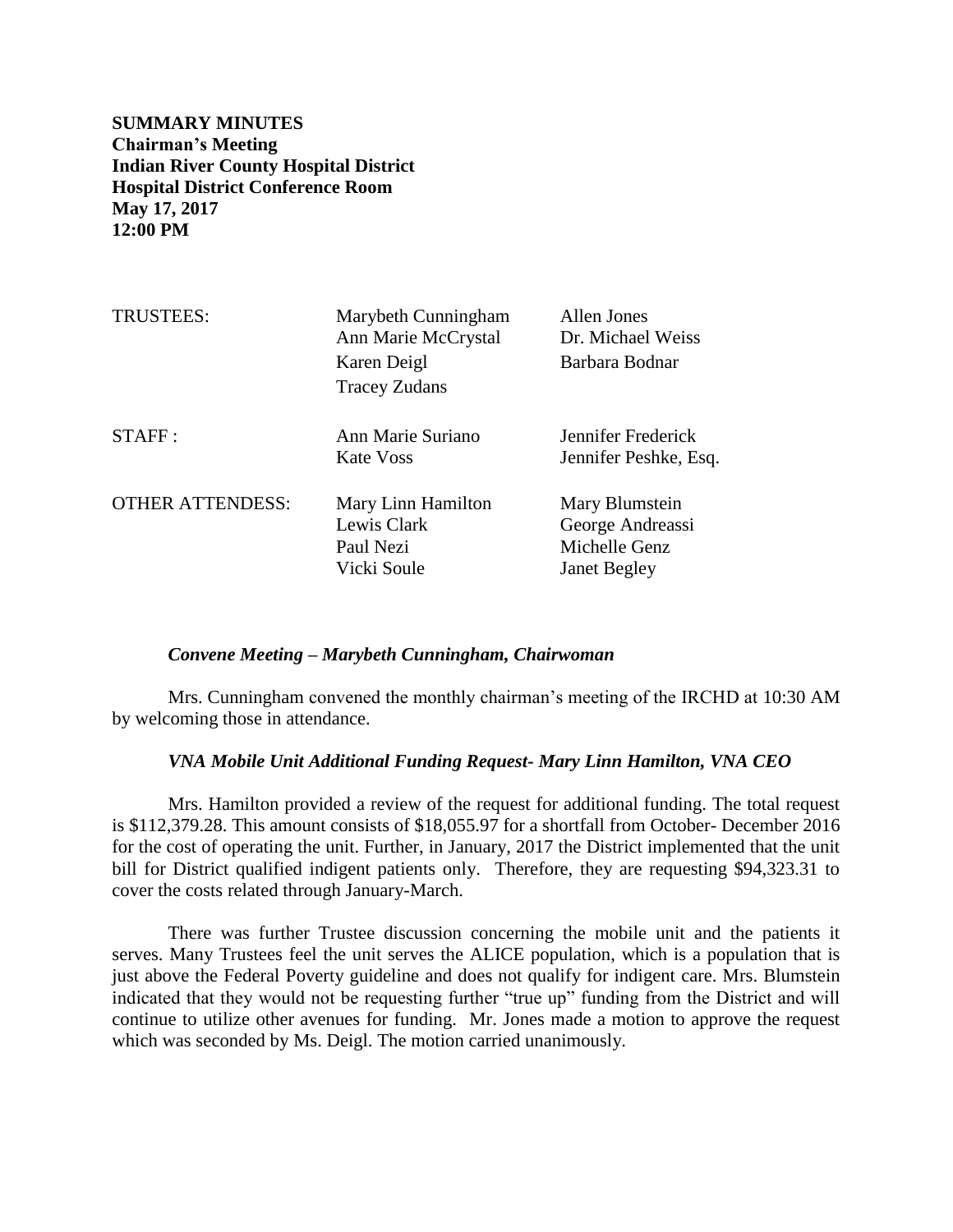# *Policy & Procedure Manual Amendment Discussion- Jennifer Frederick, Program Liaison*

Mrs. Frederick stated that she met with Trustee, Ms. Deigl, to review and discuss the currently policy and procedure manual concerning indigent care guidelines. They both discovered that the manual needed many changes and revisions, as some of the information was outdated. They will continue to work on this matter and bring their suggested changes to the board in the next few months.

Additionally, there was further discussion concerning the Care Card and if the backlog of applications have been addressed. Mrs. Frederick explained that the District has hired a temporary employee to address the backlog and upload the patient information to the database. She is about half way through the process and is expected to complete the task by the end of June.

## *Indigent Care Agreement Negotiation Update- Allen Jones, Treasurer*

Mr. Jones gave a historical review the Indigent Care Agreement and stated that he was told by Mr. Susi that in the 1990's, the District's reimbursement of indigent care at the hospital was the most profitable line of business at IRMH. This led to a tax payer "revolt" of sorts which further led to the election of new District trustees focusing on eliminating or drastically reducing reimbursement rates to the hospital for indigent care. He explained that this ultimately led to lawsuits and controversy, and at the next election brought new Trustees to the board that attempted to take a more balanced approach. Ultimately the Trustees developed what became known as the "Bolwell" principle. Mr. Harry Bolwell, former Treasurer of the District at the time and is quoted as suggesting "the hospital should neither lose money nor make money on caring for the District's indigent patients."

Mr. Jones explained that this was the same principle used for reimbursement until around four years ago, when another dispute arose on how much the District should pay and no consensus on the renewing of the indigent care agreement could be reached. A controversial negotiation process led to no agreement being reached in 2014 and therefore the old agreement expired. By the terms of the expired agreement, both parties would abide to the expired terms until a new agreement was reached. In 2015, the District retained Ken Connor of Elliott, Davis Decosimo, a CPA firm in Chattanooga, Tennessee, that specializes in healthcare accounting. Mr. Conner developed a concept called the non-Federal rate. This idea is that basing costs on the Medicare Cost report entirely did not represent the services actually used by indigent patients, particularly in the intensive care units, cancer and heart treatments, among others. The concept is most indigent are younger and less susceptible to those chronic afflictions. He created a methodology to calculate the non-Federal rate, backing out Medicare expenses and basing District reimbursement rates on the resulting lower cost structure.

He further explained that there are payment categories of coverage provided by the District: inpatient, outpatient and inpatient behavioral health. During negotiations, formulas were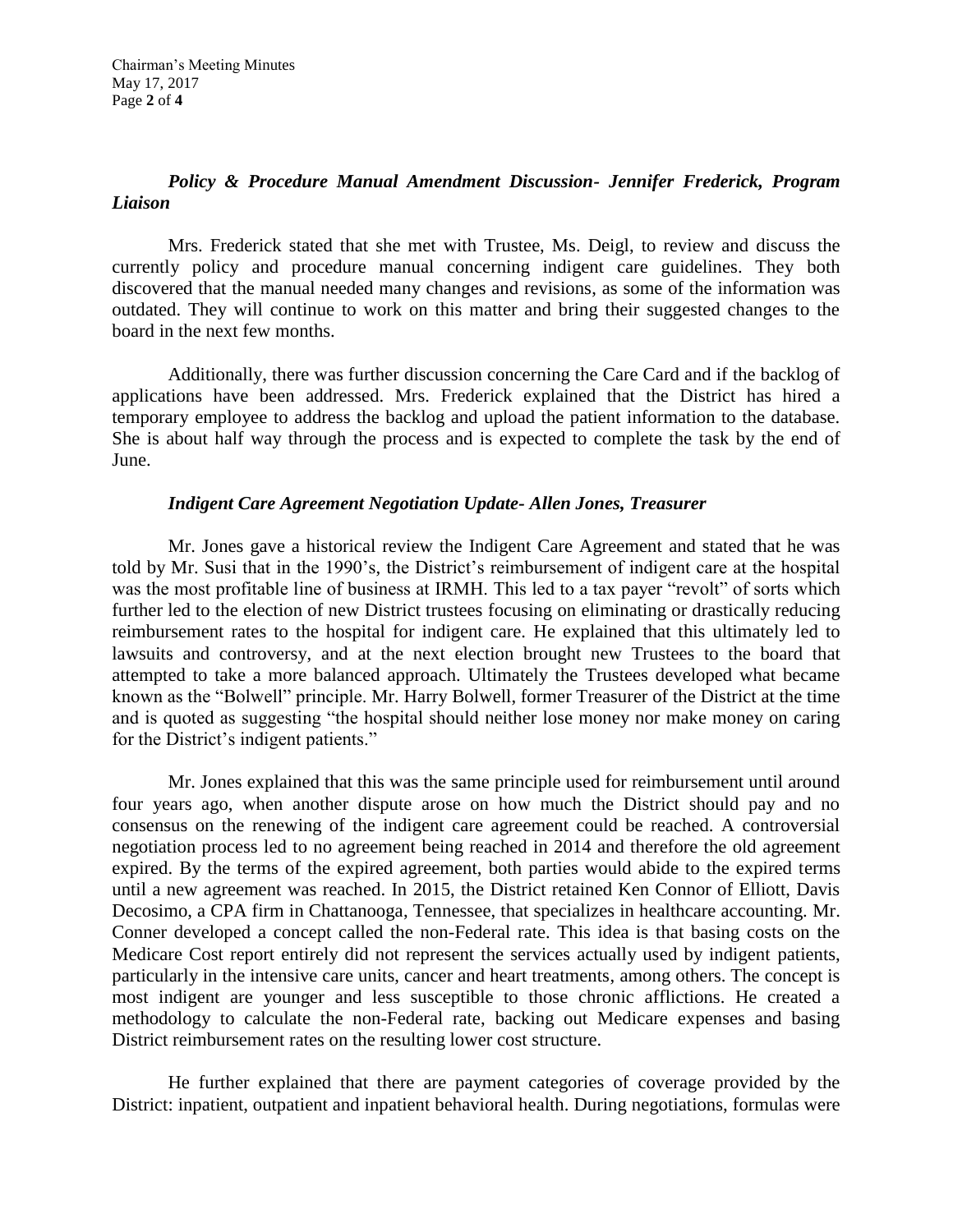established for each and those rates were paid to IRMC for indigent care. As a result, District reimbursements have been generally declining since the establishment of the non-Federal rate formula. He feels that some of these were due to the Affordable Care Act effectively reduced the volume of District indigent eligibility, however the calculation in the new agreement led to about \$500,000 less payments to IRMC, than would have been made under the old agreement formula. Additionally, IRMC estimates they lost about \$800,000 on providing care to the District's indigent. The District computes their losses are closer to \$300,000.

Mr. Jones stated that during the recent review and negotiations, Mr. Connor updated the non-Federal formulas based on the 2016 Medicare Cost Report, and that is what is proposed in the agreement to be approved by the Trustees. He believes that this agreement has worked well for taxpayers, and his recommendation is that they continue it. He explained that the only principal difference is that the previous agreement allowed IRMC to increase rates at a maximum of 3% annually. The new agreement limits the increase to a maximum of 2.7% based on the latest Medicare Cost Report. Mr. Jones recommended to the Trustees that they approved the Seconded Amended and Restated Indigent Care Agreement.

There was further Trustee discussion concerning the other health agencies that are funded and developing a uniform funding agreement. Mrs. Peshke explained that she and Mrs. Frederick prepared agreements for each agency and they are in effect for fiscal year 2016-2017. She will be working with Mrs. Frederick for the agreements that will go into effect for the upcoming fiscal year.

Mr. Jones discussed and asked for Trustee feedback concerning a bonus incentive for the hospital, if they were to meet certain metrics which would be chosen by the trustees. He explained that a similar bonus is in place for the Partners Program. Dr. Weiss felt that if the hospital was able to earn a bonus, they should be subject to a penalty as well, for not meeting quality metrics. Most trustees felt that the District could not inforce a penalty on the hospital for poor performance, due to the fact that there is already a funding agreement in place. There was further discussion among the Trustees who felt that if they began a bonus opportunity for the hospital, they would need to make that available for the other funded agencies, which most Trustees did not feel comfortable with. Additionally, they discussed that there are many changes effecting healthcare on a national and state level and it is still undetermined how consumers will be affected by those changes. The Trustees did agree that some form of quality metrics should be in place for all the agencies so that the District is spending tax payer dollars on the most effective services for the community.

## *Other Business-*

Mrs. Peshke discussed that the lease agreement between the hospital and the VNA regarding the Human Services Building, has been amended and updated. Mrs. Peshke asked for approval to move forward with finalizing the lease. Dr. Weiss made a motion to approve, which was seconded by Ms. Deigl. Motion carried unanimously. Additionally, Mrs. Suriano stated that the District is in the process of hiring a contractor to conduct a survey of the building and its needed repairs. She will report back to the Trustees on their findings and recommend and further action to be taken if needed to the board.